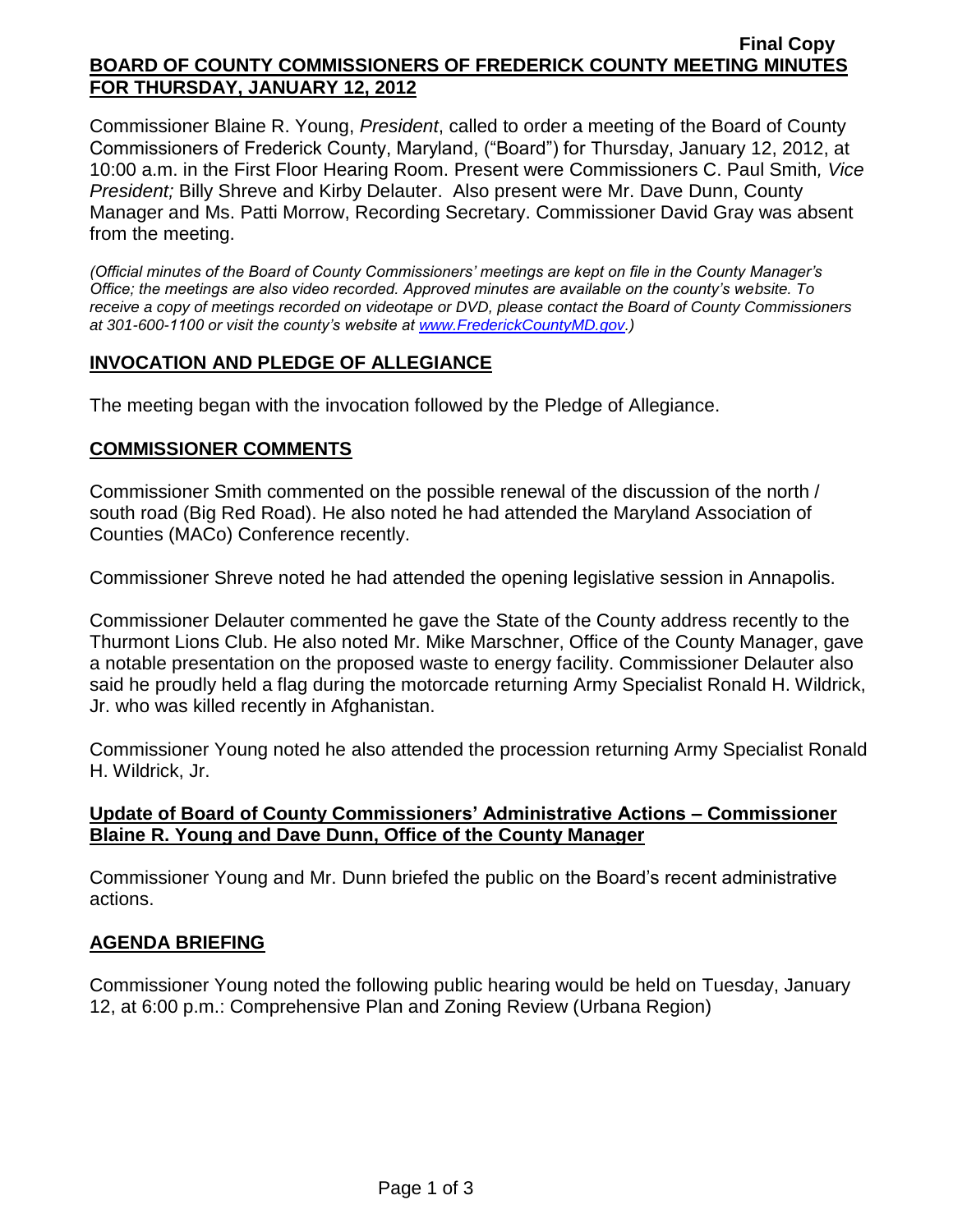#### **Final Copy BOARD OF COUNTY COMMISSIONERS OF FREDERICK COUNTY MEETING MINUTES FOR THURSDAY, JANUARY 12, 2012**

# **CONSENT AGENDA**

The following item was removed from the consent agenda:

### Bid Award - Purchasing Memo #12-107 – Sewer Inspection Vehicle

Mr. Kevin Demosky and Mr. Brad Nee, Utilities and Solid Waste Management Division, and Mr. Bruce Johnson, Finance Division, commented on the vehicle purchase.

Commissioner Delauter moved to table the purchase request for the sewer inspection vehicle until an analysis was done to determine if contracting out the service would be a less expensive solution. Commissioner Shreve seconded the motion.

(Commissioner Delauter left the meeting.)

The vote on the motion to table Purchase Memo #12-107 to a future date was 3-0 with Commissioner Gray and Delauter absent.

The following item remained on the consent agenda:

## GRANT

1. Maryland Energy Sector Partnership (MESP) Grant – Laurie Holden, Citizens Services **Division** 

Commissioner Smith moved to approve the consent agenda as amended. Commissioner Shreve seconded the motion that passed 3-0 with Commissioner Gray and Delauter absent.

# **ADMINISTRATIVE BUSINESS**

(Commissioner Delauter returned to the meeting.)

### **Approval of Board of County Commissioners' Meeting Minutes**

Commissioner Smith moved to approve the following minutes:

- ◆ Thursday, November 17, 2011
- Tuesday, November 22, 2011
- Thursday, November 29, 2011
- ◆ Thursday, November 29, 2011, Closed Session

Commissioner Shreve seconded the motion that passed 4-0 with Commissioner Gray absent.

### **FrederickWORKS – One Job at a Time – Laurie Holden, Citizens Services Division**

Ms. Holden presented the One Job at a Time initiative.

Mr. Ric Adams, President and CEO of the Frederick County Chamber of Commerce, commented on the program.